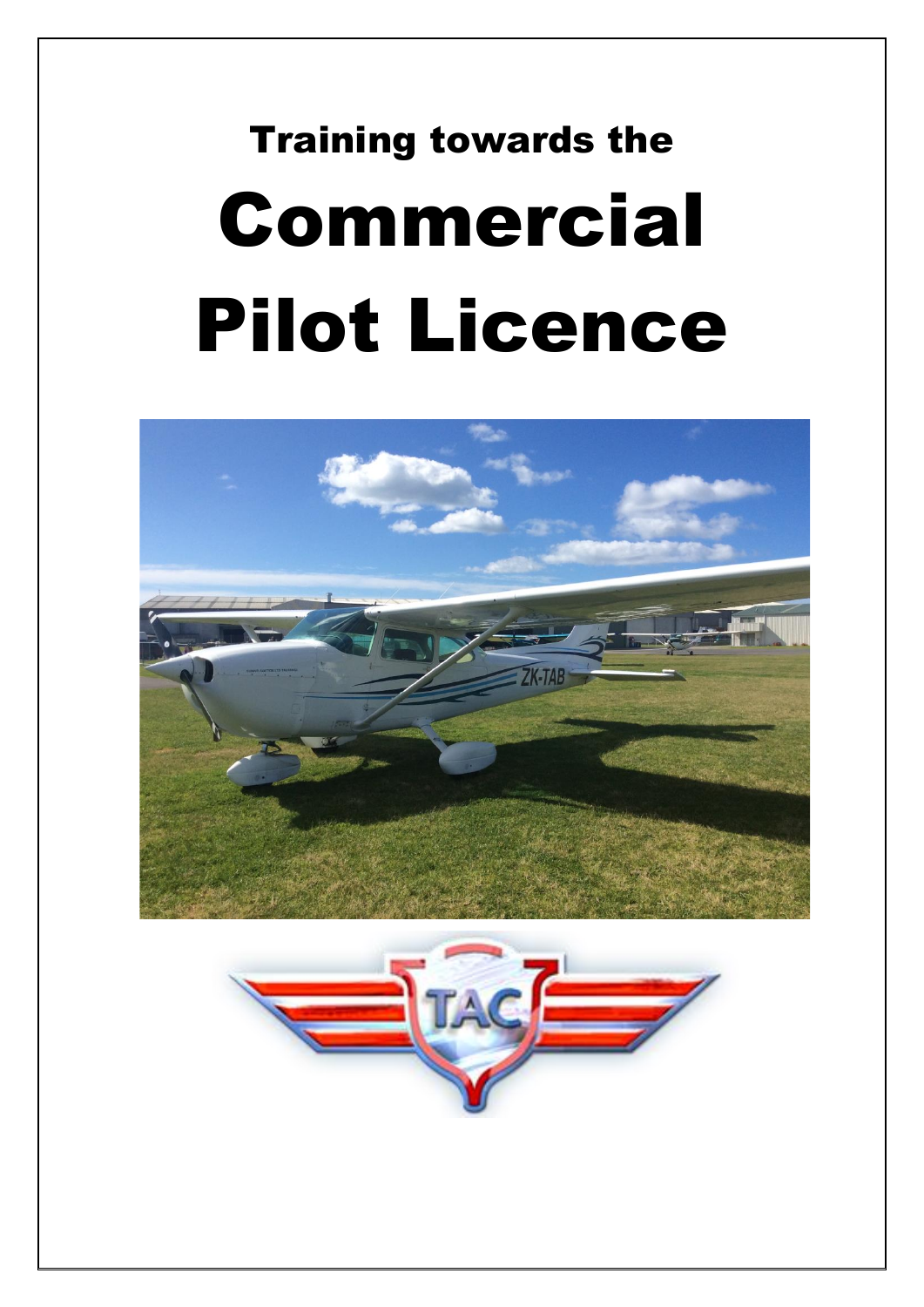Welcome to the Tauranga Aero Club. Here at the club our goal is to support you and teach you how to fly to a high standard, while at the same time making the process a fun and enjoyable one. This guide was produced by the instructors at the aero club to answer some of the more frequent questions we get about obtaining a Commercial Pilot Licence (CPL).

## *What Can I Do With A CPL?*

With a PPL you can carry passengers with you when you fly, although you are not able to charge for your services. However, with a CPL you can fly an aircraft with passengers for hire and reward. This means that you can work as a pilot in a commercial setting and get paid for your work. Along with this you maintain all the privileges of your PPL licence.

### *How Old Do I Have To Be To Start Training?*

You can start flight training at any age. In order to sit the CPL flight test and apply for the licence you must be at least 18 years old.

### *What Medical Requirements Are There?*

Unlike your PPL licence for the CPL licence, you will require a class one medical certificate. This is issued following a medical examination by a Civil Aviation Authority designated medical examiner. There are designated medical examiners in the Tauranga area – Bethlehem Medical Centre, Mt Medical Centre and Te Puke Medical Centre. The medical requirements for a Class 1 medical are not onerous and there is more focus upon eyesight however glasses are usually ok.

#### *What Flying Hours Do I Need To Get My Licence?*

Before you can sit your final flight test you must have logged the following minimum flight hours:

200 hours total flight time.

100 hours total solo flight time.

30 hours of cross-country navigation (20 of which are greater than 200nm long).

10 hours dual instruction in instrument flying.

5 hours dual instruction in basic mountain flying

If you wish to fly at night, you must also complete 10 hours of night flying which must include at least 4 hours of dual instruction and 5 hours of solo flight. Night flying is optional and not required for the issue of a NZ CPL.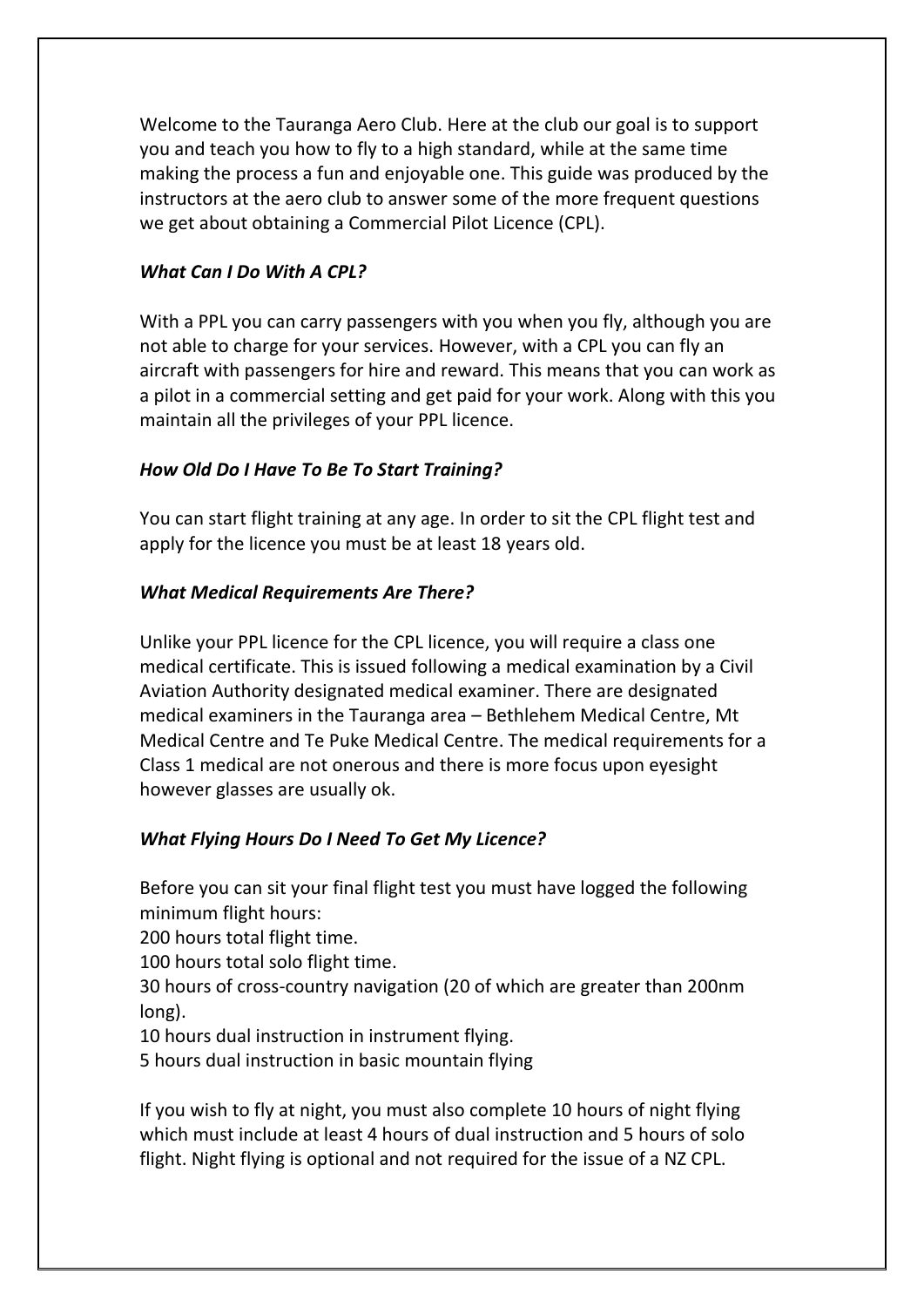## *What Exams Do I Have To Pass?*

You must pass CPL level written examinations in the following subjects:

- Air Law.
- Meteorology.
- Navigation and Flight Planning.
- Aircraft Technical Knowledge.
- Human Factors.
- Principles of Flight

The level of difficulty of the exams is a step higher than the PPL exams and will require thorough study. Study guides are available for each subject, and the exams are taken on a regular ongoing basis in Tauranga city. The study guides cost about \$70 each and exams cost \$153 per sitting. As well as the study guides, Aero Club instructors can run night classes to coach you in each subject. Your instructor at the Aero Club will show you how to obtain the study guides, the required equipment for each exam, and how to apply to sit each examination.

We recommend that you begin studying for your first exam once you start your training to complete the ground theory in a timely manner.

## *Are There Any Other Requirements?*

You must undergo the CAA Fit and Proper Person assessment process. Under New Zealand law, all applicants for a pilot's licence must demonstrate that they have an acceptable respect for the law. Minor criminal convictions and traffic offences should not be a problem, but if you have something more serious in your past it may be a good idea to undergo this check prior to spending money on flight training. The check is carried out in complete confidence by the CAA. This must be no older than 3 months old before sending it off to CAA with your licence application.

At the conclusion of your flight training, you are required to pass a practical flight test in an airplane with a CAA authorised flight examiner, like a driver's licence test with wings.

## *What Is The Tauranga Aero Club?*

The Tauranga Aero Club is an incorporated society owned by its members. Although the club is professionally and commercially run, it is administered by a committee which is elected by the club members and any surpluses made are re-invested into the club. The club operates a fleet of eight aircraft – 5 two-seat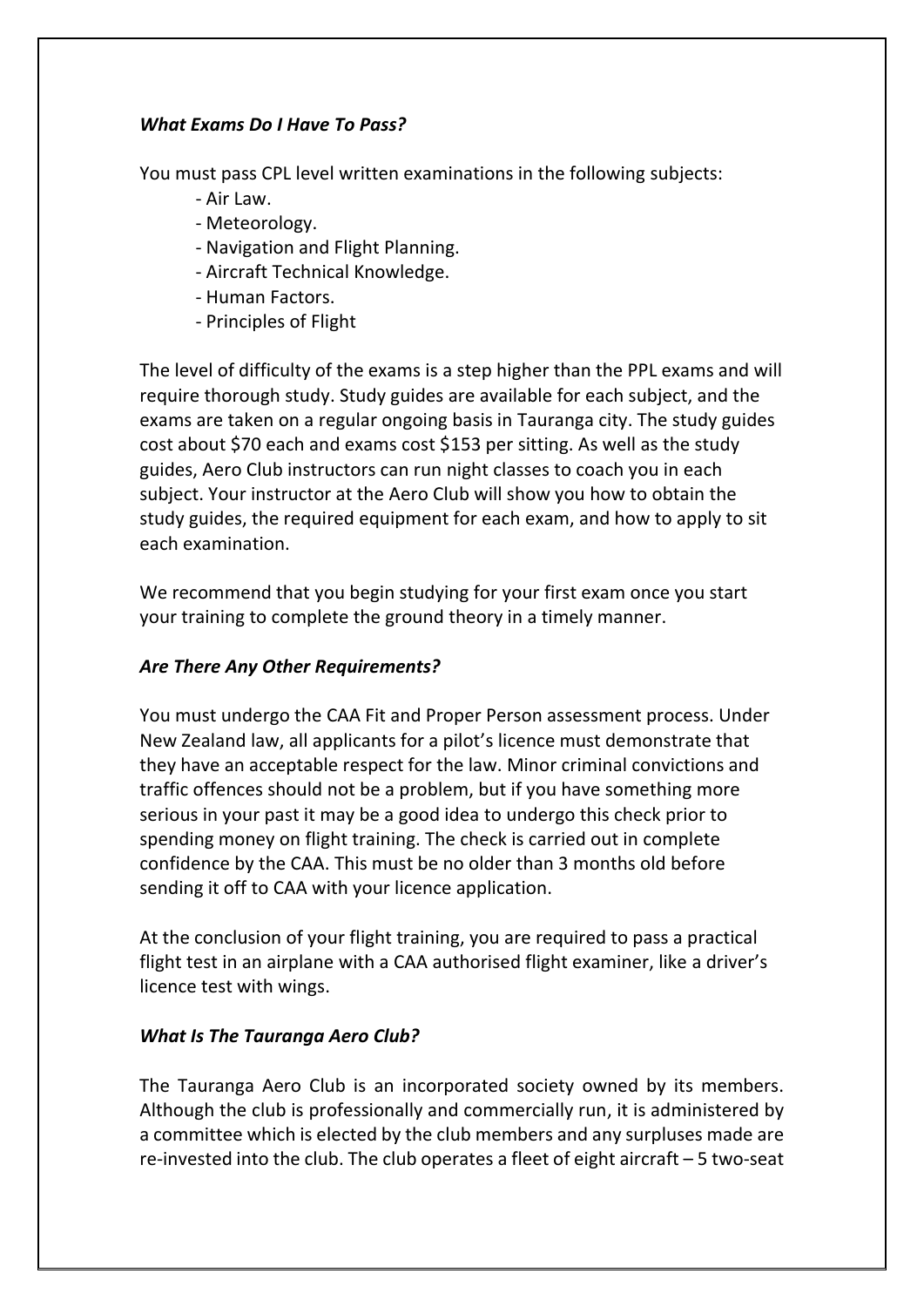Cessna 152s, 4 four-seat Cessna 172s, which includes one with a G1000 kit out. The Club operates from a modern clubhouse with a reception, training rooms, hangar and bar-lounge and has a staff of eight instructors and two administrators.

The aero club movement was established in 1932 shortly after WWII. Among those present was Mrs. Hilda Hewlett, the first female pilot to hold a pilot's licence in the British Empire. She was elected the first president of the Tauranga Aero Club. At the time, the club's charter was to *promote aviation to the wider public* and this remains a foundation of the club charter today. Although aviation is well established in today's society, there is probably less need to promote the new, exciting, and slightly crazy fad of charging around the sky in biplanes. The club exists today to give access to aircraft at a reasonable cost to club members, as a social club, a commercial operation, to provide a career pathway for young pilots aspiring to an airline career, and to introduce as many people as possible to the joy of learning to fly.

Membership of the club is deep and varied. Many club members are private pilots, but there are also topdressing pilots, active domestic and international airline pilots, retired 747 training captains, flying instructors, aircraft engineers, and all manner of aviation buffs. The bar is open on club nights every Friday and Sunday, where all members are welcome to come along and talk shop.

#### *How Does Flight Training At The Aero Club Work?*

When you are ready for your first lesson, contact us and book yourself in for a lesson. A lesson consists of a 20 to 30-minute power point briefing in the briefing room, followed by a 45-minute flight, followed by a short debrief. You should allow two hours for each lesson. You can fly any day of the week, subject to weather and other students booking aircraft in ahead of you. When training towards your CPL navigation legs, you can hire an aircraft and use your PPL privileges for solo hour building.

You can train as fast or as slow as you like. An optimum pace is two lessons per week. This gives you time between lessons to absorb what was taught in the previous lesson and prepare for the next one. Others have more time on their hands and train full time. A CPL can be completed in about 2-3 months if you work hard and are good at studying for and sitting exams.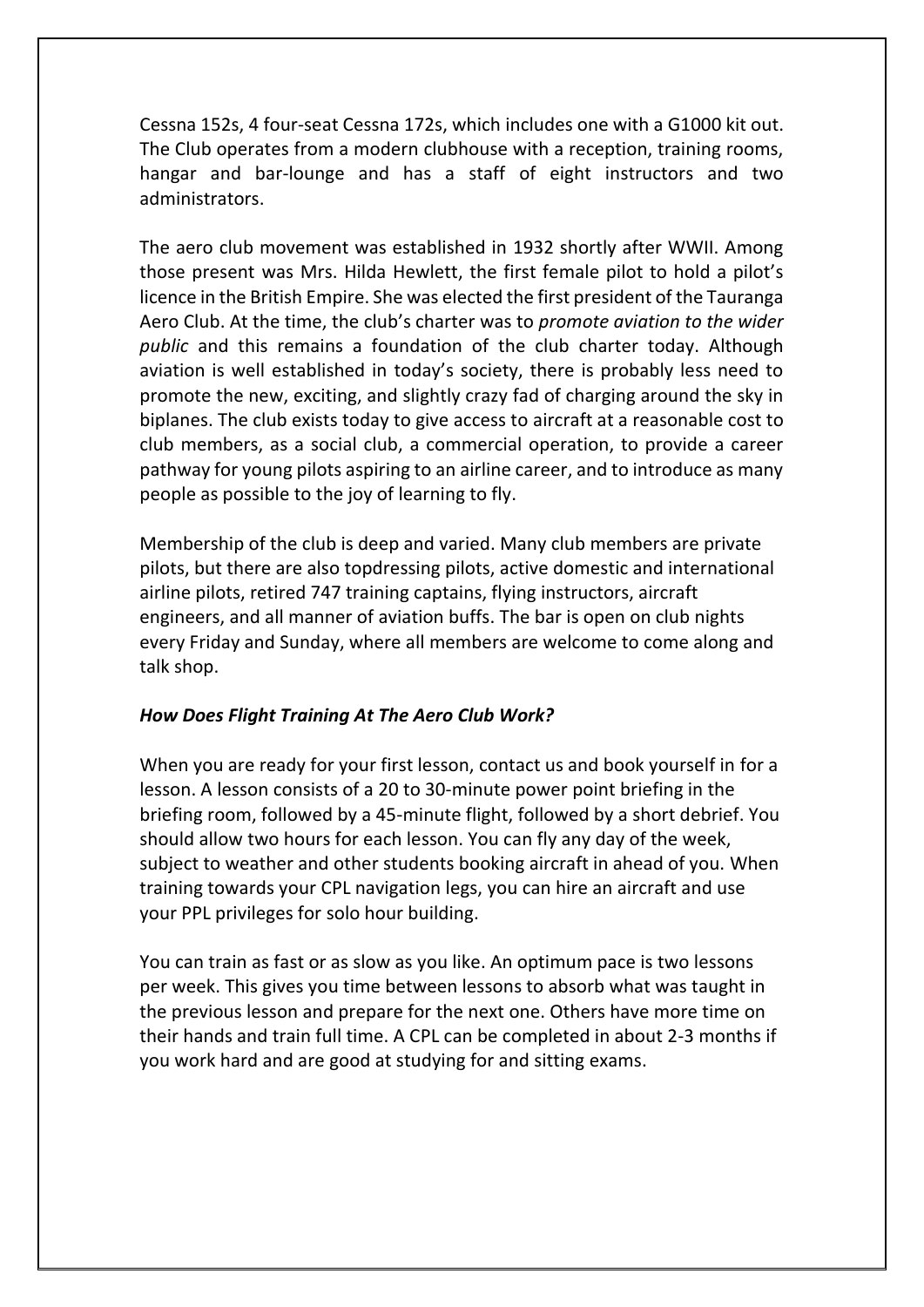#### *How Much Does It Cost?*

Flying lessons are paid according to the amount of time the aircraft engine is running, as recorded by an air switch meter in the aircraft. If you are a member our current aircraft rate for a C152 is \$255/hr and \$48.50/hr for an instructor. If you choose not to become a member, then there is 20% surcharge on flight costs. Membership costs \$170 per year and we welcome new members.

As Tauranga is a controlled aerodrome, all aircraft landing here must pay a landing fee (for the owner of the airfield – your friendly local council) and airways fee (for air traffic control). For the two-seater trainer this works out to \$5.10 and \$10.50, respectively. So, for your average dual training flight (Including preflight, briefing & debrief) you can expect to pay:

| <b>Instructor Time</b> | $\sim$     | 1.5 hours @ \$48.50/hour = \$72.75 |
|------------------------|------------|------------------------------------|
| Aircraft time          | $\sim$ $-$ | 0.7 hours @ \$255/hour = \$178.50  |
| Airways fee            | $\sim$     | \$10.50                            |
| Landing fee            | $\sim$ $-$ | \$5.10                             |
| Total cost             | $\sim$     | \$266.85                           |

(At times, a small fuel surcharge may apply. Any cancellations made within 24 hours will incur a fee.)

A Class 1 medical will cost approximately \$750.00

Theory exams cost \$153 each to sit, and you should budget \$200 - \$300 for each subject for all the study guides and reference material you will need.

Other miscellaneous costs are as follows: NZ Flying Training Manual - \$99 CPL flight test fee - \$820.20 Licence issue fee - \$231 AIP Vol 1- \$163

The total overall cost to get a CPL will vary depending on your progress through the exams and flight training program. From experience, we estimate the total cost for most people is about \$65,000. Some will do it for slightly less than that figure, some will enjoy the scenery more along the way and do it for slightly more. If you budget \$1150 per week, then a CPL can comfortably be completed over a year.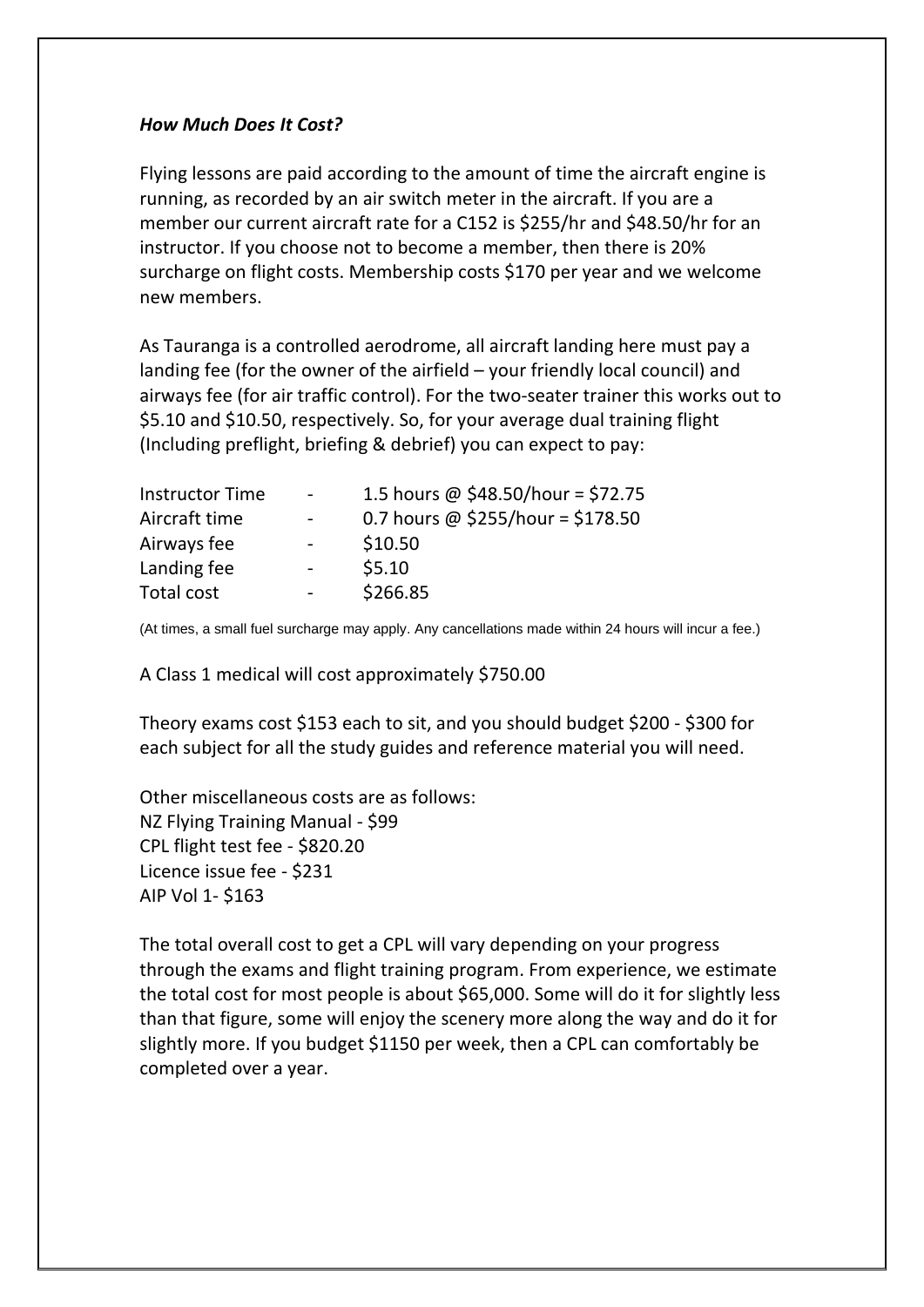## *Estimated Cost for Private Pilot's Licence:*

| Total: |                                                   | \$22,204.50 |
|--------|---------------------------------------------------|-------------|
|        | CAA Licence issue fee                             | \$231       |
|        | <b>Student Pilot Guide</b>                        | \$15        |
|        | A.I.P Volume 4 (incl update service paid yearly)  | \$140       |
|        | <b>PPL Books</b>                                  | \$331       |
|        | Logbook                                           | \$50        |
|        | <b>English Proficiency Test</b>                   | \$135.50    |
|        | 6 Exams                                           | \$552       |
|        | <b>PPL Flight Test Fee</b>                        | \$600       |
|        | Airways and Landing Fees                          | \$1,200     |
|        | Class 1 & 2 Medical                               | \$750       |
|        | Approx 60 Hours Flight Time, Incl Instructor Time | \$18,200    |

#### *Estimated Cost for a Commercial Pilot's Licence:*

|        | Grand Total (includes PPL cost):               | \$65,601.70 |
|--------|------------------------------------------------|-------------|
| Total: |                                                | \$43,397.20 |
| -      | CAA License issue fee                          | \$231       |
|        | Commercial Pilots License Course Guide         | \$15        |
|        | A.I.P Volume 1                                 | \$163       |
|        | <b>CPL Books</b>                               | \$250       |
|        | <b>CPL Flight Test Fee</b>                     | \$820.20    |
|        | 6 Exams                                        | \$918       |
| -      | Airways and Landing Fees                       | \$3,000     |
|        | Additional 140 Hours Flight Time (dual & solo) | \$38,000    |

*This estimate is based on 200 hours total time. This is usually achieved by our students. Please remember that flying is competency based, total cost may vary. All the above prices are subject to change without notice and include GST.* 

If you are a career focused pilot and choose to complete your C-Category Instructor Rating and Instrument Rating you will be eligible for the **New Zealand Level 6 Diploma in Aviation, Instructor Strand** through ServiceIQ.

ServiceIQ is New Zealand's official Industry Training Organisation (ITO) involving aviation. They are able to identify and cross credit what we cover here at the Tauranga Aero Club through obtaining your PPL, CPL, Instructor Rating, and Instrument Rating. All the exams, qualifications, and licenses you gain can be transferred to NZQA credits towards the Level 6 Diploma in Aviation, Instructor Strand.

For all the work that ServiceIQ does cross crediting and examining all your qualifications, they only charge around \$1,500.00 for the Level 6 Diploma in Aviation, Instructor Strand, which is well worth it. Funding may be available for this amount for those who are just beginning their journey. Contact us to find out more.